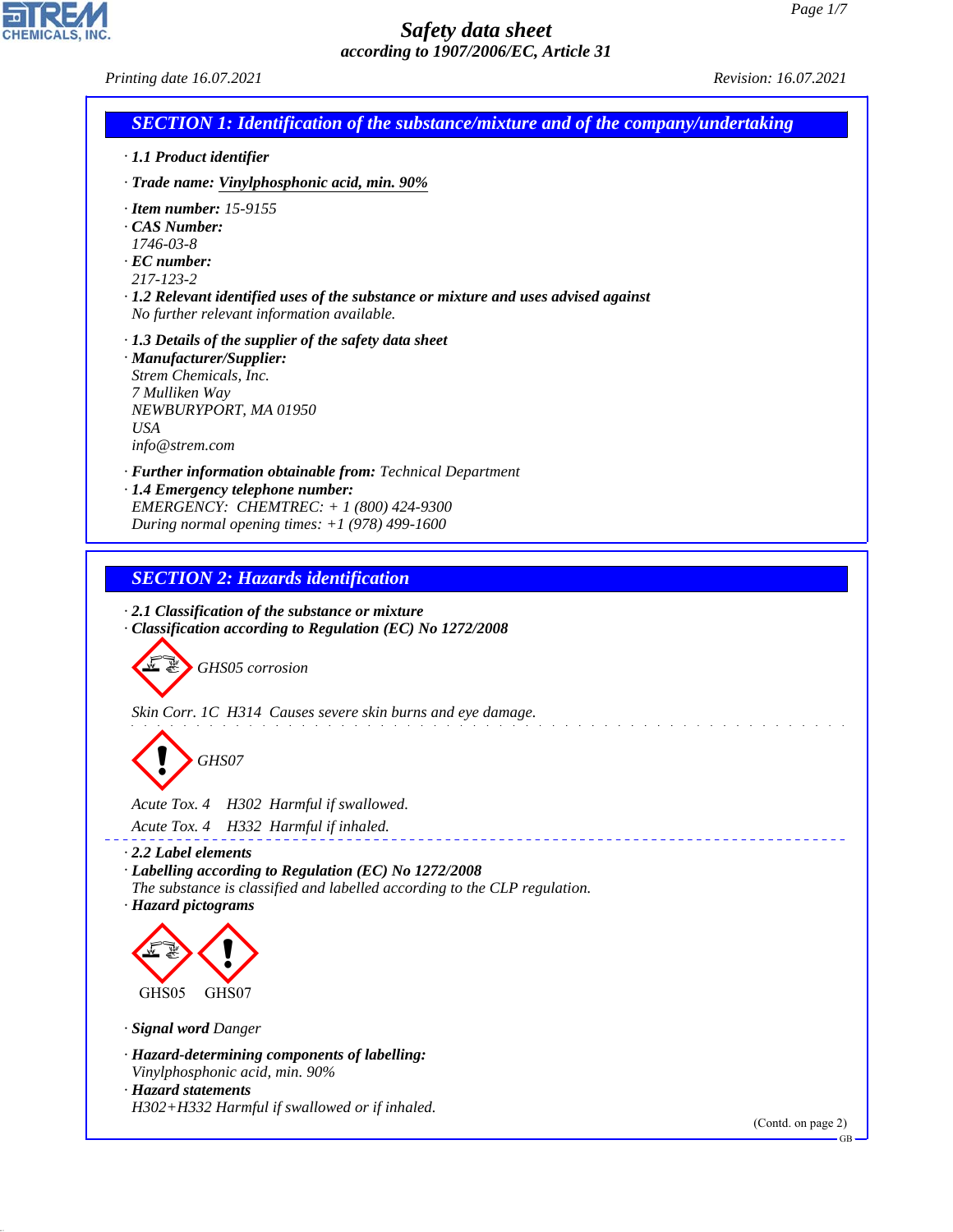*Printing date 16.07.2021 Revision: 16.07.2021*

#### *Trade name: Vinylphosphonic acid, min. 90%*

|                                  | (Contd. of page 1)                                                                                          |
|----------------------------------|-------------------------------------------------------------------------------------------------------------|
| H314                             | Causes severe skin burns and eye damage.                                                                    |
| $\cdot$ Precautionary statements |                                                                                                             |
| <i>P<sub>101</sub></i>           | If medical advice is needed, have product container or label at hand.                                       |
| <i>P102</i>                      | Keep out of reach of children.                                                                              |
| <i>P103</i>                      | Read label before use.                                                                                      |
| <i>P231</i>                      | Handle under inert gas.                                                                                     |
|                                  | P303+P361+P353 IF ON SKIN (or hair): Take off immediately all contaminated clothing. Rinse skin with water/ |
|                                  | shower.                                                                                                     |
|                                  | P305+P351+P338 IF IN EYES: Rinse cautiously with water for several minutes. Remove contact lenses, if       |
|                                  | present and easy to do. Continue rinsing.                                                                   |
| $P403 + P233$                    | Store in a well-ventilated place. Keep container tightly closed.                                            |
| P422                             | Store contents under inert gas.                                                                             |
| <i>P501</i>                      | Dispose of contents/container in accordance with local/regional/national/international                      |
|                                  | regulations.                                                                                                |
| $2.2$ Other hospitals            |                                                                                                             |

*· 2.3 Other hazards*

*· Results of PBT and vPvB assessment*

*· PBT: Not applicable.*

*· vPvB: Not applicable.*

## *SECTION 3: Composition/information on ingredients*

- *· 3.1 Chemical characterisation: Substances*
- *· CAS No. Description*
- *1746-03-8 Vinylphosphonic acid, min. 90%*
- *· Identification number(s)*
- *· EC number: 217-123-2*

## *SECTION 4: First aid measures*

#### *· 4.1 Description of first aid measures*

*· General information:*

*Immediately remove any clothing soiled by the product.*

*Symptoms of poisoning may even occur after several hours; therefore medical observation for at least 48 hours after the accident.*

*· After inhalation:*

*Supply fresh air. If required, provide artificial respiration. Keep patient warm. Consult doctor if symptoms persist.*

*In case of unconsciousness place patient stably in side position for transportation.*

- *· After skin contact: Immediately rinse with water.*
- *· After eye contact: Rinse opened eye for several minutes under running water. Then consult a doctor.*
- *· After swallowing: Call for a doctor immediately.*
- *· 4.2 Most important symptoms and effects, both acute and delayed No further relevant information available.*
- *· 4.3 Indication of any immediate medical attention and special treatment needed*

*No further relevant information available.*

### *SECTION 5: Firefighting measures*

*· 5.1 Extinguishing media*

44.1.1

- *· Suitable extinguishing agents: Use fire extinguishing methods suitable to surrounding conditions.*
- *· 5.2 Special hazards arising from the substance or mixture*

*During heating or in case of fire poisonous gases are produced.*

(Contd. on page 3)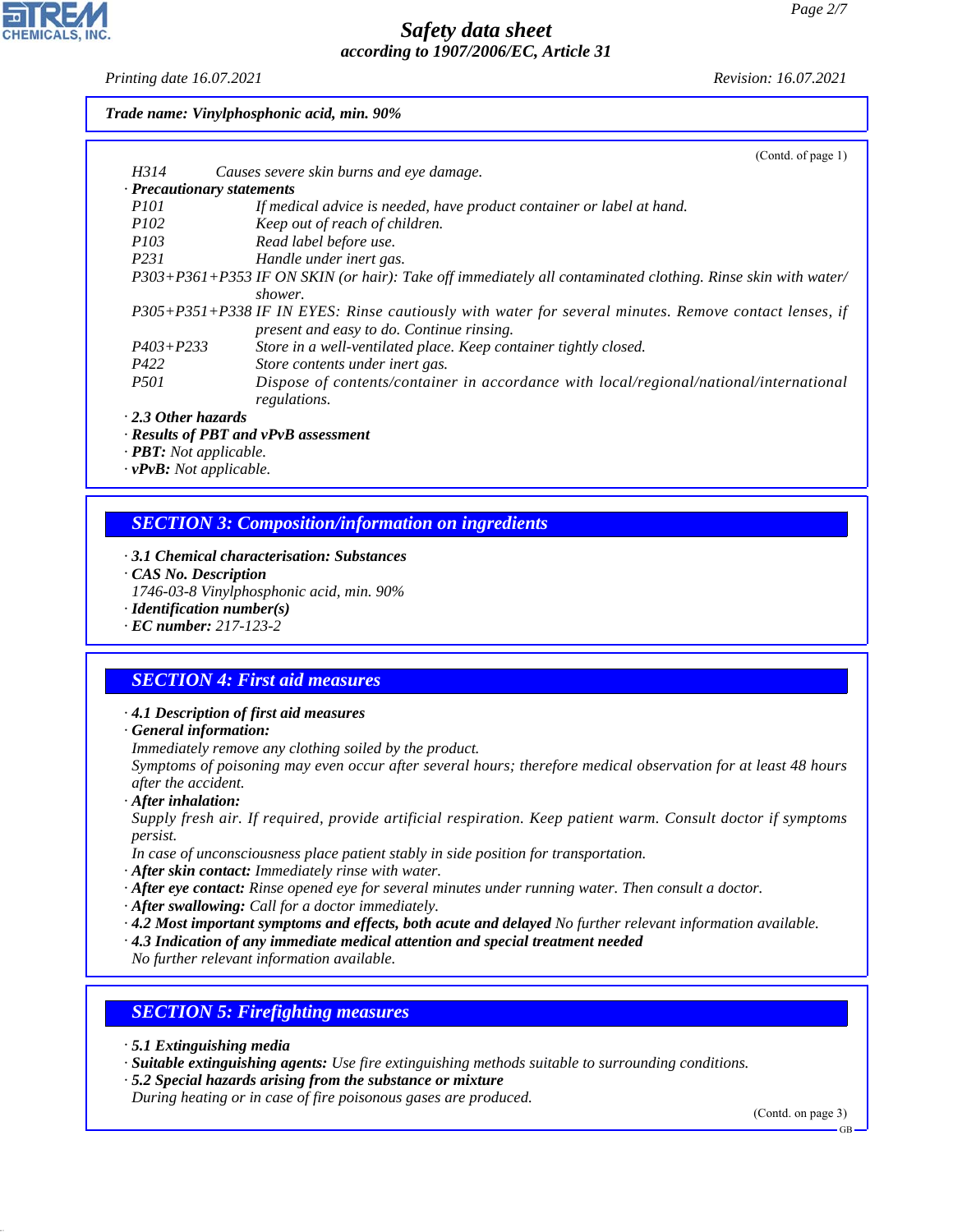*Printing date 16.07.2021 Revision: 16.07.2021*

(Contd. of page 2)

*Trade name: Vinylphosphonic acid, min. 90%*

*· 5.3 Advice for firefighters*

*· Protective equipment: Mouth respiratory protective device.*

### *SECTION 6: Accidental release measures*

*· 6.1 Personal precautions, protective equipment and emergency procedures Mount respiratory protective device.*

*Wear protective equipment. Keep unprotected persons away.*

*· 6.2 Environmental precautions: No special measures required.*

*· 6.3 Methods and material for containment and cleaning up: Absorb with liquid-binding material (sand, diatomite, acid binders, universal binders, sawdust). Use neutralising agent.*

*Dispose contaminated material as waste according to item 13.*

*Ensure adequate ventilation.*

*· 6.4 Reference to other sections See Section 7 for information on safe handling. See Section 8 for information on personal protection equipment. See Section 13 for disposal information.*

*SECTION 7: Handling and storage*

*· 7.1 Precautions for safe handling Ensure good ventilation/exhaustion at the workplace. Open and handle receptacle with care. Prevent formation of aerosols.*

*· Handling: Handle under inert gas.*

*· Information about fire - and explosion protection: Keep respiratory protective device available.*

*· 7.2 Conditions for safe storage, including any incompatibilities*

*· Storage: Store contents under inert gas.*

*· Requirements to be met by storerooms and receptacles: No special requirements.*

- *· Information about storage in one common storage facility: Not required.*
- *· Further information about storage conditions: Keep container tightly sealed.*

*· 7.3 Specific end use(s) No further relevant information available.*

### *SECTION 8: Exposure controls/personal protection*

*· Additional information about design of technical facilities: No further data; see item 7.*

*· 8.1 Control parameters*

- *· Ingredients with limit values that require monitoring at the workplace: Not required.*
- *· Additional information: The lists valid during the making were used as basis.*

*· 8.2 Exposure controls*

44.1.1

- *· Personal protective equipment:*
- *· General protective and hygienic measures: Keep away from foodstuffs, beverages and feed. Immediately remove all soiled and contaminated clothing Wash hands before breaks and at the end of work. Avoid contact with the eyes and skin.*

(Contd. on page 4)

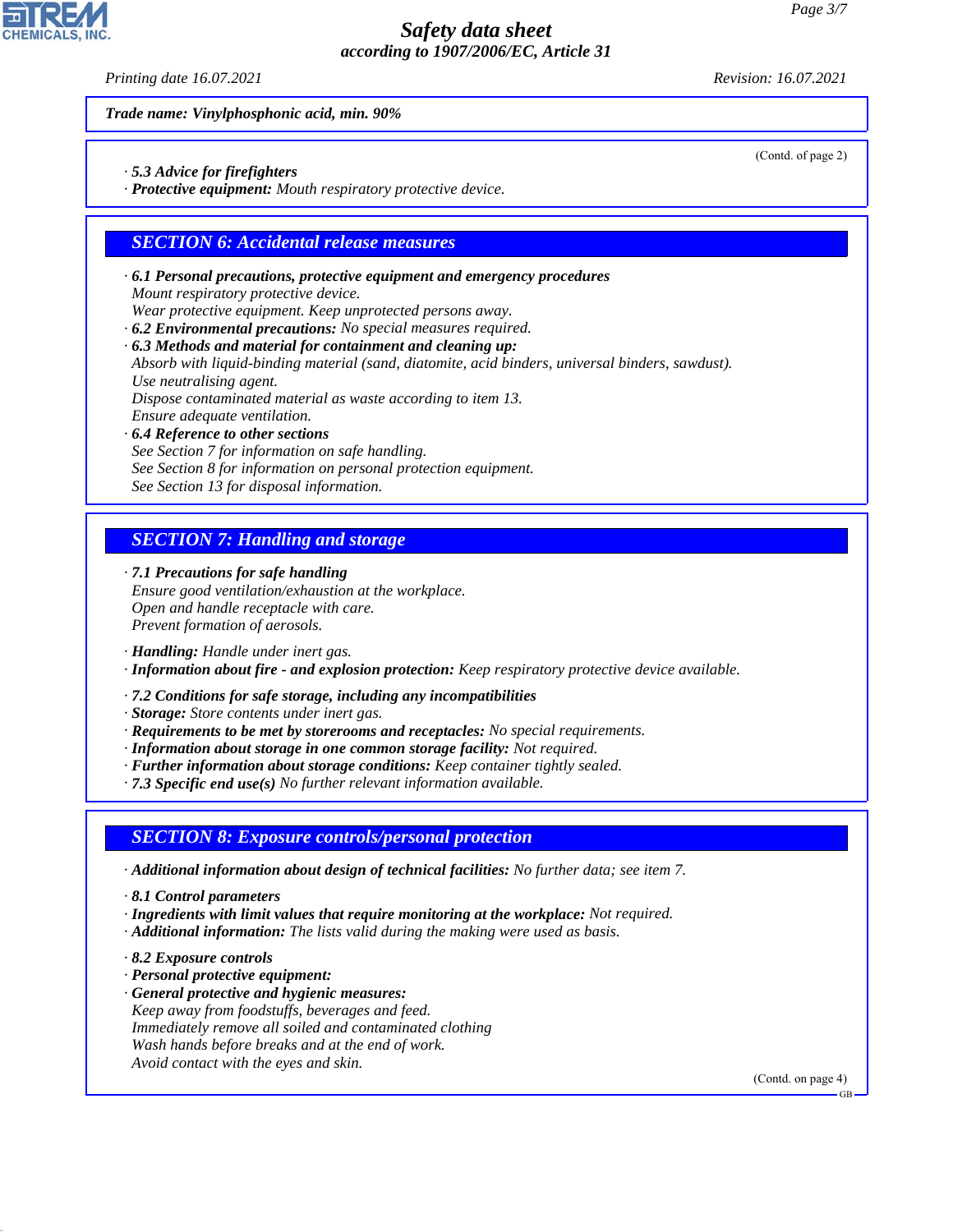#### *Printing date 16.07.2021 Revision: 16.07.2021*

**CHEMICALS.** 

(Contd. of page 3)

#### *Trade name: Vinylphosphonic acid, min. 90%*

*· Respiratory protection:*

*In case of brief exposure or low pollution use respiratory filter device. In case of intensive or longer exposure use self-contained respiratory protective device.*

### *· Protection of hands:*



\_S*Protective gloves*

*The glove material has to be impermeable and resistant to the product/ the substance/ the preparation. Due to missing tests no recommendation to the glove material can be given for the product/ the preparation/ the chemical mixture.*

*Selection of the glove material on consideration of the penetration times, rates of diffusion and the degradation · Material of gloves*

*The selection of the suitable gloves does not only depend on the material, but also on further marks of quality and varies from manufacturer to manufacturer.*

*· Penetration time of glove material*

*The exact break through time has to be found out by the manufacturer of the protective gloves and has to be observed.*

*· Eye protection:*



44.1.1

\_R*Tightly sealed goggles*

| · 9.1 Information on basic physical and chemical properties |                                               |
|-------------------------------------------------------------|-----------------------------------------------|
| <b>General Information</b>                                  |                                               |
| $\cdot$ Appearance:                                         |                                               |
| Form:                                                       | Liquid                                        |
| Colour:                                                     | Light yellow                                  |
| <i>Codour:</i>                                              | <i><b>Odourless</b></i>                       |
| Odour threshold:                                            | Not determined.                               |
| $\cdot$ pH-value:                                           | Not determined.                               |
| Change in condition                                         |                                               |
| Melting point/freezing point:                               | 36 °C                                         |
| Initial boiling point and boiling range: Undetermined.      |                                               |
| · Flash point:                                              | Not applicable.                               |
| · Flammability (solid, gas):                                | Not determined.                               |
| · Ignition temperature:                                     |                                               |
| Decomposition temperature:                                  | Not determined.                               |
| $\cdot$ Auto-ignition temperature:                          | Not determined.                               |
| $\cdot$ Explosive properties:                               | Product does not present an explosion hazard. |
| · Explosion limits:                                         |                                               |
| Lower:                                                      | Not determined.                               |
| <b>Upper:</b>                                               | Not determined.                               |
| · Vapour pressure:                                          | Not determined.                               |
| $\cdot$ Density at 20 $\cdot$ C:                            | 1.37 $g/cm^3$                                 |
| · Relative density                                          | Not determined.                               |
| · Vapour density                                            | Not determined.                               |
|                                                             | (Cond. on page 5)                             |

GB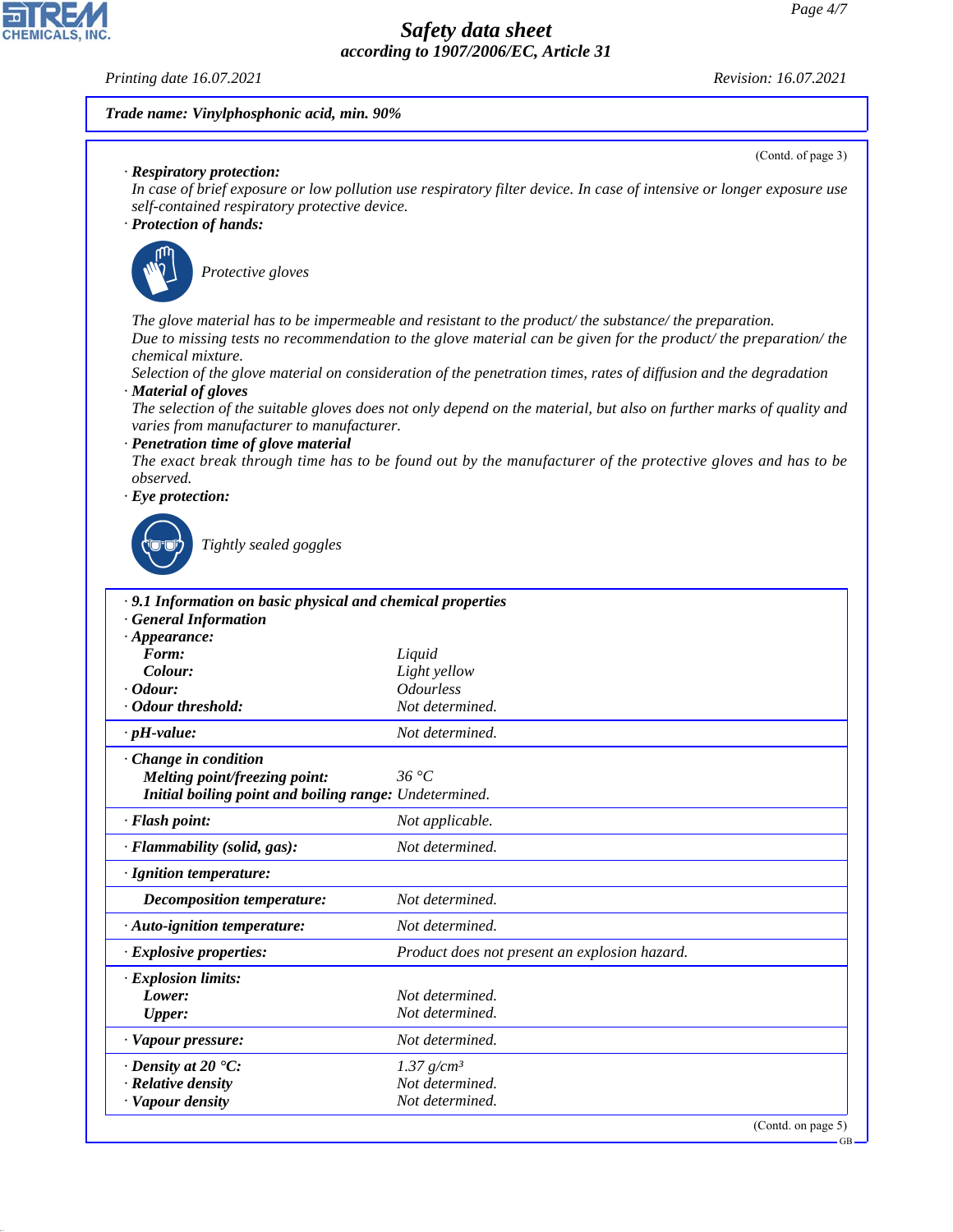*Printing date 16.07.2021 Revision: 16.07.2021*

*Trade name: Vinylphosphonic acid, min. 90%*

|                                                    | (Contd. of page 4)                         |
|----------------------------------------------------|--------------------------------------------|
| $\cdot$ Evaporation rate                           | Not determined.                            |
| $\cdot$ Solubility in / Miscibility with<br>water: | Not miscible or difficult to mix.          |
| · Partition coefficient: n-octanol/water:          | Not determined.                            |
| · Viscosity:                                       |                                            |
| Dynamic:                                           | Not determined.                            |
| Kinematic:                                         | Not determined.                            |
| · Solvent content:                                 |                                            |
| Organic solvents:                                  | $0.0\%$                                    |
| $VOC$ (EC)                                         | $0.00\%$                                   |
| $\cdot$ 9.2 Other information                      | No further relevant information available. |

# *SECTION 10: Stability and reactivity*

- *· 10.1 Reactivity No further relevant information available.*
- *· 10.2 Chemical stability*
- *· Thermal decomposition / conditions to be avoided: No decomposition if used according to specifications.*
- *· 10.3 Possibility of hazardous reactions No dangerous reactions known.*
- *· 10.4 Conditions to avoid No further relevant information available.*
- *· 10.5 Incompatible materials: No further relevant information available.*
- *· 10.6 Hazardous decomposition products: No dangerous decomposition products known.*

## *SECTION 11: Toxicological information*

- *· 11.1 Information on toxicological effects*
- *· Acute toxicity*
- *Harmful if swallowed or if inhaled.*
- *· Primary irritant effect:*
- *· Skin corrosion/irritation*
- *Causes severe skin burns and eye damage.*
- *· Serious eye damage/irritation*
- *Causes severe skin burns and eye damage.*
- *· Respiratory or skin sensitisation Based on available data, the classification criteria are not met.*
- *· CMR effects (carcinogenity, mutagenicity and toxicity for reproduction)*
- *· Germ cell mutagenicity Based on available data, the classification criteria are not met.*
- *· Carcinogenicity Based on available data, the classification criteria are not met.*
- *· Reproductive toxicity Based on available data, the classification criteria are not met.*
- *· STOT-single exposure Based on available data, the classification criteria are not met.*
- *· STOT-repeated exposure Based on available data, the classification criteria are not met.*
- *· Aspiration hazard Based on available data, the classification criteria are not met.*

## *SECTION 12: Ecological information*

*· 12.1 Toxicity*

44.1.1

- *· Aquatic toxicity: No further relevant information available.*
- *· 12.2 Persistence and degradability No further relevant information available.*
- *· 12.3 Bioaccumulative potential No further relevant information available.*
- *· 12.4 Mobility in soil No further relevant information available.*

(Contd. on page 6)

GB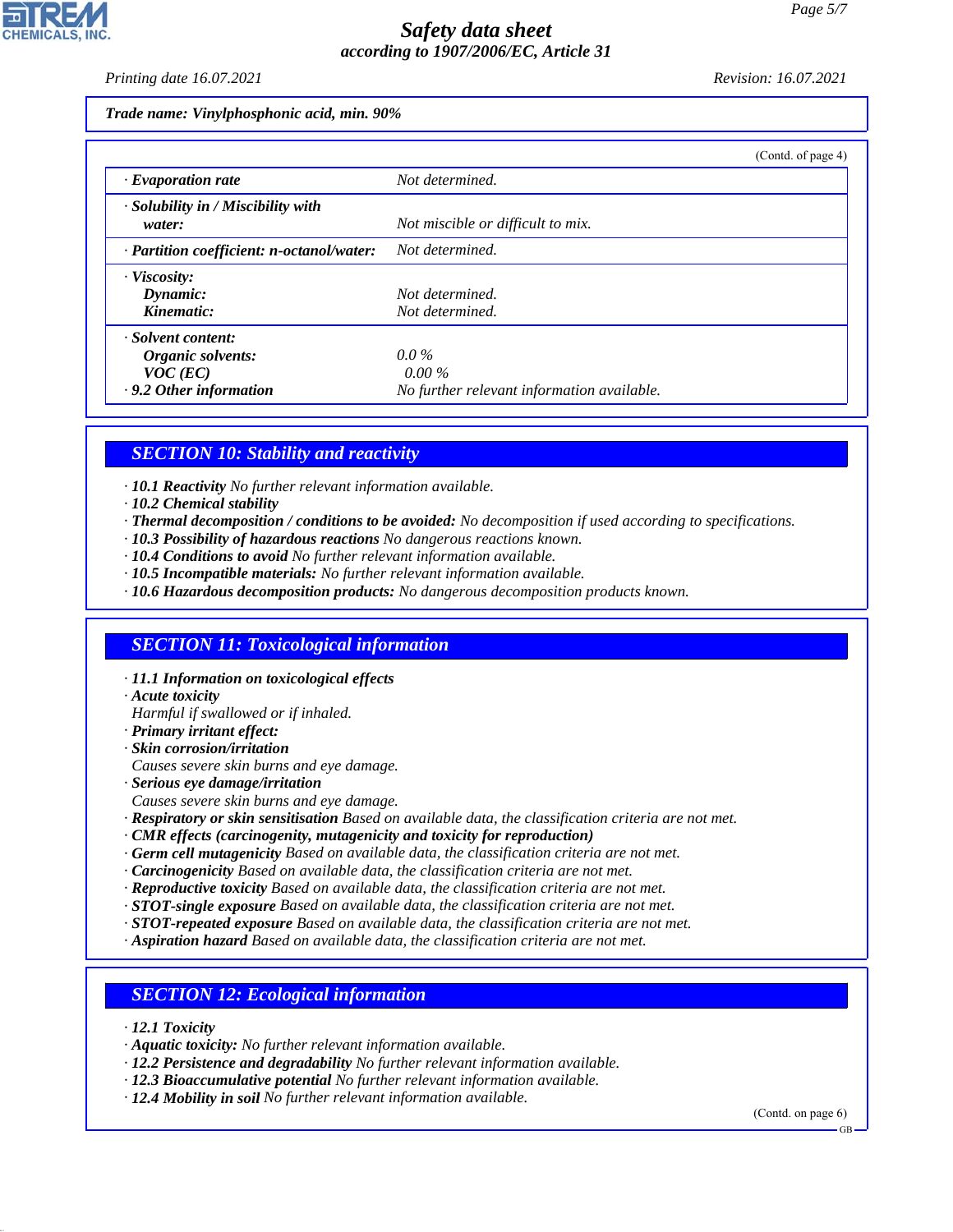*Printing date 16.07.2021 Revision: 16.07.2021*

*Trade name: Vinylphosphonic acid, min. 90%*

- *· Additional ecological information:*
- *· General notes: Must not reach sewage water or drainage ditch undiluted or unneutralised.*
- *· 12.5 Results of PBT and vPvB assessment*
- *· PBT: Not applicable.*
- *· vPvB: Not applicable.*
- *· 12.6 Other adverse effects No further relevant information available.*

## *SECTION 13: Disposal considerations*

*· 13.1 Waste treatment methods*

*· Recommendation*

*Must not be disposed together with household garbage. Do not allow product to reach sewage system.*

*· Uncleaned packaging:*

*· Recommendation: Disposal must be made according to official regulations.*

| <b>SECTION 14: Transport information</b>          |                                                                                             |  |
|---------------------------------------------------|---------------------------------------------------------------------------------------------|--|
| $\cdot$ 14.1 UN-Number<br>ADR, IMDG, IATA         | UN3265                                                                                      |  |
|                                                   |                                                                                             |  |
| $\cdot$ 14.2 UN proper shipping name              |                                                                                             |  |
| $-ADR$<br>$\cdot$ IMDG, IATA                      | 3265 CORROSIVE LIQUID, ACIDIC, ORGANIC, N.O.S.<br>CORROSIVE LIQUID, ACIDIC, ORGANIC, N.O.S. |  |
| · 14.3 Transport hazard class(es)                 |                                                                                             |  |
| · ADR, IMDG, IATA                                 |                                                                                             |  |
|                                                   |                                                                                             |  |
| · Class                                           | 8 Corrosive substances.                                                                     |  |
| · Label                                           | 8                                                                                           |  |
| · 14.4 Packing group<br>· ADR, IMDG, IATA         | III                                                                                         |  |
| · 14.5 Environmental hazards:                     |                                                                                             |  |
| $\cdot$ Marine pollutant:                         | N <sub>o</sub>                                                                              |  |
| $\cdot$ 14.6 Special precautions for user         | Warning: Corrosive substances.                                                              |  |
| <b>EMS</b> Number:                                | $F-A, S-B$                                                                                  |  |
| · Segregation groups                              | Acids                                                                                       |  |
| · Stowage Category                                | A                                                                                           |  |
| · Stowage Code                                    | SW2 Clear of living quarters.                                                               |  |
| · 14.7 Transport in bulk according to Annex II of |                                                                                             |  |
| <b>Marpol and the IBC Code</b>                    | Not applicable.                                                                             |  |
| · Transport/Additional information:               |                                                                                             |  |
| $·$ ADR<br>$\cdot$ Limited quantities (LQ)        | 5L                                                                                          |  |
|                                                   | (Contd. on page 7)                                                                          |  |



44.1.1

(Contd. of page 5)

GB